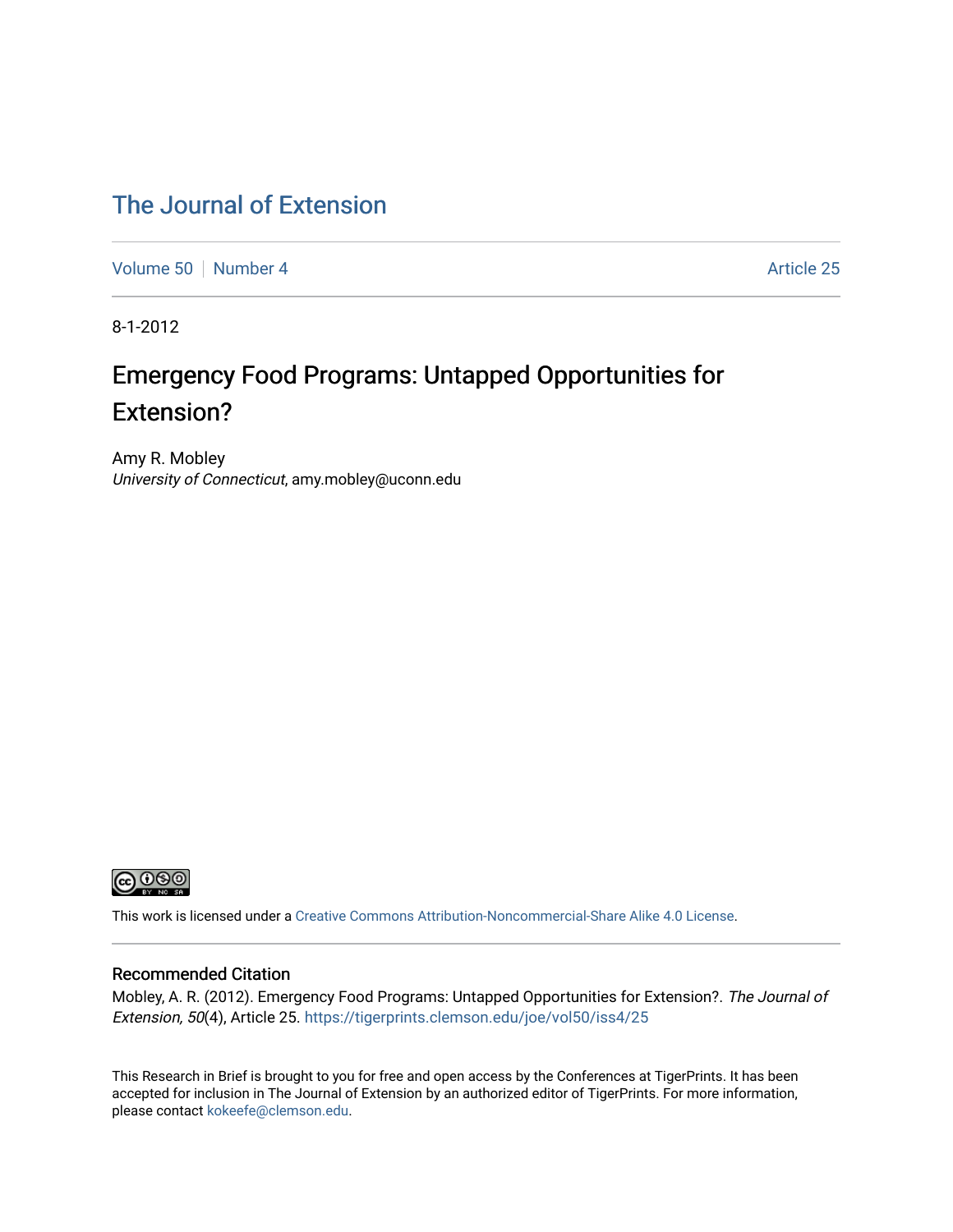

**August 2012 Volume 50 Number 4 Article Number 4 RIB8**

[Return to Current Issue](http://www.joe.org/joe/2012august/)

## **Emergency Food Programs: Untapped Opportunities for Extension?**

**Amy R. Mobley** Assistant Professor, Nutritional Sciences University of Connecticut Storrs, Connecticut [amy.mobley@uconn.edu](mailto:amy.mobley@uconn.edu)

*Abstract: This article reports results from a questionnaire that assessed the frequency and type of nutrition questions asked at emergency food programs to determine if Extension professionals need to increase direct outreach efforts. Emergency food program workers (n=460) were recruited via mail to complete a self-administered survey. More than one-third (38.0%) of emergency food programs reported receiving nutrition questions from clients. The most common questions were related to what foods are best for medical conditions and how to cook foods provided. Untapped training opportunities by Extension professionals for emergency food program workers may exist as it relates to nutrition and health.*

## **Introduction**

Emergency food programs such as food pantries and soup kitchens across the United States (US) have reported an increase in the demand for food (Nickels et al., 2009). Strikingly, the use of food pantries by households increased by 22% in 2008 compared to 2007, making food security an even more pressing issue in the US (Nord, Andrews, & Carlson, 2009).

Food security is defined as access by all household members at all times to enough food for an active, healthy life (Life Sciences Research Office & Anderson, 1990). At a minimum, food must be readily available, nutritionally adequate, safe, and acquired in socially acceptable ways (Life Sciences Research Office & Anderson, 1990). The United States Department of Agriculture currently refers to food insecurity as low or very low food security. In 2008, 17 million U.S. households (14.6%) were experiencing low or very low food security, an increase from 13 million (11.1%) in 2007(Nord et al., 2009).

With the recent economic downturn, combined with an increase in price of grocery store items, it is inevitable that many Americans will find food security harder to obtain (United States Department of Agriculture [USDA], 2011a). Many Americans may be faced with low food security for the first time in their lives and may not know how to eat a balanced meal with limited resources. Furthermore, individuals experiencing low or very low food security are more likely to use food pantries and emergency kitchens than individuals who are food secure (Nord et al., 2009).

Diet quality is also an important component of food security. Thus, while emergency food programs not only provide food, it is also important to consider opportunities to improve diet quality. Nutrition education is one strategy to improve diet quality of individuals who are experiencing low or very low food security. A study by Eicher-Miller, Mason, Abbott, McCabe, and Boushey (2009) revealed that nutrition education provided by the Supplemental Nutrition Assistance Education Program (SNAP-Ed) can significantly improve food insecurity of low-income adults. The American Dietetic Association "food insecurity" position paper also recognizes that nutrition education is an integral component of food security (Holben, 2010). However, the literature is limited as it relates to the nutrition education needs of emergency food program clients and even more so as it relates to nutrition education resource or training needs of emergency food workers (Joy et al., 1994).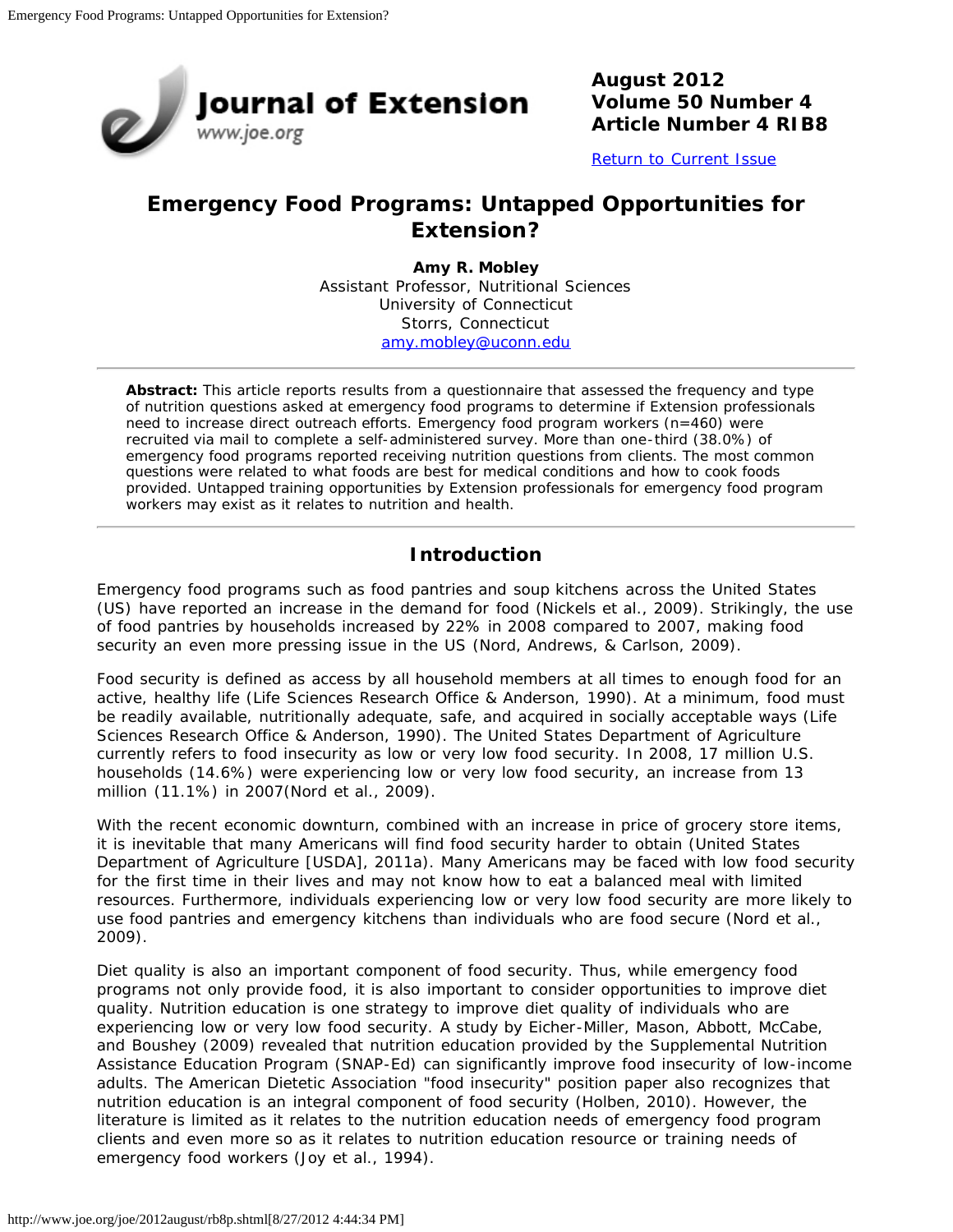Nutrition education within emergency food programs has traditionally been directed to clients and provided by Extension employees, including paraprofessionals of SNAP-Ed and the Expanded Food and Nutrition Education Program (EFNEP). However, outreach span and frequency can vary depending on state programming and budgets. Because emergency food program workers may receive questions from clients about nutrition, the objective of the study reported here was to determine what questions are most commonly being asked and how frequently. With an increased demand for emergency food, emergency food program workers are a possible channel to deliver nutrition-related information to the public and may need additional training and resources to do so.

#### **Methods**

#### **Cognitive Interviews**

A questionnaire to assess frequently asked nutrition-related questions by clients utilizing emergency food programs was originally developed with input from the Indiana Emergency Food Program Advisory Board, which includes Indiana food bank directors and emergency food program administrators. The draft survey was pilot tested using a cognitive interviewing "think aloud" technique (Willis, 2005) with emergency program workers (n=10) at eight different sites prior to the study. The results of the cognitive interviews were used to refine the current survey for the study.

#### **Participants**

Emergency food program addresses  $(n=796)$  were obtained from an on-line statewide database for emergency food assistance programs in Indiana. Programs included food pantries, soup kitchens, shelters, senior centers, and other locations that provide food to those with limited resources. One survey packet was mailed to each location containing an information sheet, survey, self-addressed stamped return envelope, and a calendar incentive (<\$5 value). The information sheet instructed each program to identify one primary worker (paid or volunteer) who was at least 18 years of age, able to read English, and in current contact with clients, to complete and return the survey. Demographic information was also collected from respondents in the convenience sample to better understand the characteristics such as age, gender, and work history, in addition to best approaches to disseminate information to them if needed (Table 1).

The survey itself was comprised of questions related to the type of nutrition and/or food selection questions of clients, content of questions and perceived nutrition education needs of clients of emergency food programs (Table 2). A post card was mailed 1 month after the initial mailing to remind emergency food programs to complete the survey. The study was deemed exempt by the Purdue University Human Subjects Institutional Review Board. Descriptive statistical analysis was performed using SPSS (version 16.0, SPSS Inc., Chicago, IL, 2007).

### **Results**

Of the 796 surveys mailed, 48 were returned from the post office because of "expired" addresses. Thus, of the 748 that reached their intended destination, 460 were returned, providing a 61.5% response rate. Demographic information on respondents is featured in Table 1. Most of the respondents (54.4%) were between the ages of 36 and 64 years, with more than one third (38.4%) ages 65 years or older. Most were also female (75.5%) and volunteers (59.6%), and worked for a food pantry (69.5%).

Survey question responses are summarized in Table 2. Over one-third (38.0%) of sites received nutrition-related questions from clients, with more than one-quarter (27.6%) receiving questions once or more per week. The most popular questions asked by clients of emergency food programs related to "what foods are best for a medical condition" (25.4%) and "how to cook or use the foods provided" (21.5%). Specific medical or dietary questions were mostly related to issues dealing with diabetes (26.5%) or heart disease concerns such as high cholesterol (16.3%) and high blood pressure (14.1%). When questioned, the majority (75.3%) of emergency food workers were interested in receiving nutrition information to give to clients. Single-page handouts (81.1%) were the most preferred format; however, most emergency food program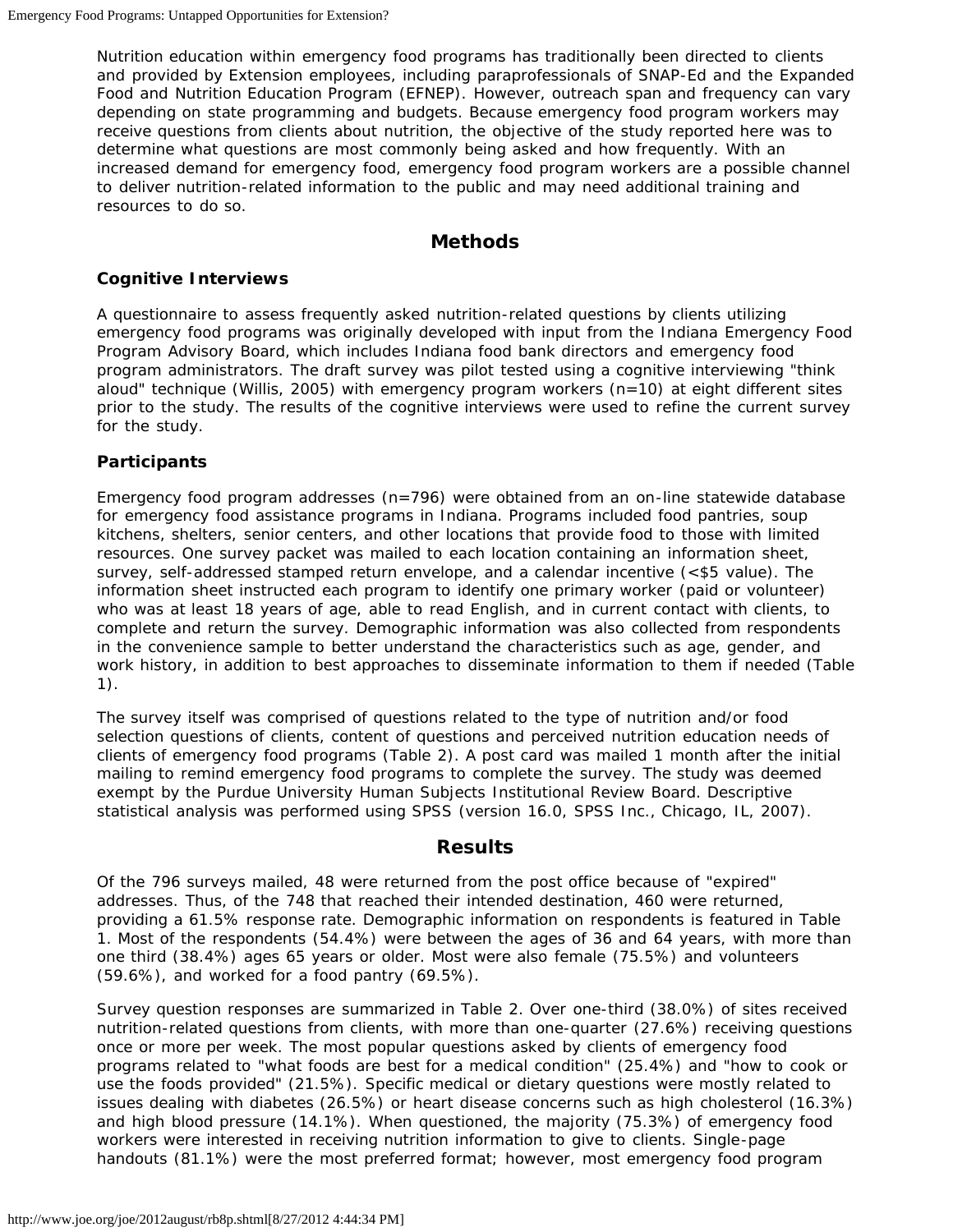sites had a computer (87.1%) with an Internet connection (74.5%), making electronic communication a possible delivery option to provide nutrition education resources to emergency food programs.

| Respondent Demographics (n=460)                  | n (%)      |  |
|--------------------------------------------------|------------|--|
| Age $(y)$                                        |            |  |
| $18 - 35$                                        | 33(7.2)    |  |
| $36 - 64$                                        | 248 (54.4) |  |
| 65 years or older                                | 175 (38.4) |  |
| Gender                                           |            |  |
| Male                                             | 112 (24.5) |  |
| Female                                           | 346 (75.5) |  |
| <b>Position</b>                                  |            |  |
| Volunteer                                        | 271 (59.6) |  |
| Paid                                             | 184 (40.4) |  |
| Length of "employment"                           |            |  |
| Less than 1 year                                 | 34(7.4)    |  |
| 1-5 years                                        | 165 (36.1) |  |
| 6-10 years                                       | 106 (23.2) |  |
| 11 or more years                                 | 152 (33.3) |  |
| <b>Frequency of "employment"</b>                 |            |  |
| Less than once per month                         | $4 (-1)$   |  |
| Once per month                                   | 29(6.4)    |  |
| 1-2 times per month                              | 58 (12.9)  |  |
| Once per week                                    | 85 (18.8)  |  |
| More than once per week                          | 275 (61.0) |  |
| <b>Characteristics of Emergency Food Program</b> |            |  |
| <b>Type of Program</b>                           |            |  |
| Food pantry                                      | 316 (69.5) |  |
| Soup kitchen                                     | 41 (9.0)   |  |
| Senior meal site                                 | 41 (9.0)   |  |
| Shelter                                          | 22(4.8)    |  |
| Other                                            | 35(7.7)    |  |
| Computer available on site                       |            |  |
| <b>No</b>                                        | 128 (28.2) |  |
| Not Sure                                         | 7(1.5)     |  |
| Yes                                              | 319 (70.3) |  |

| Table |  |
|-------|--|
|-------|--|

Participant Demographics and Emergency Food Program Site Characteristics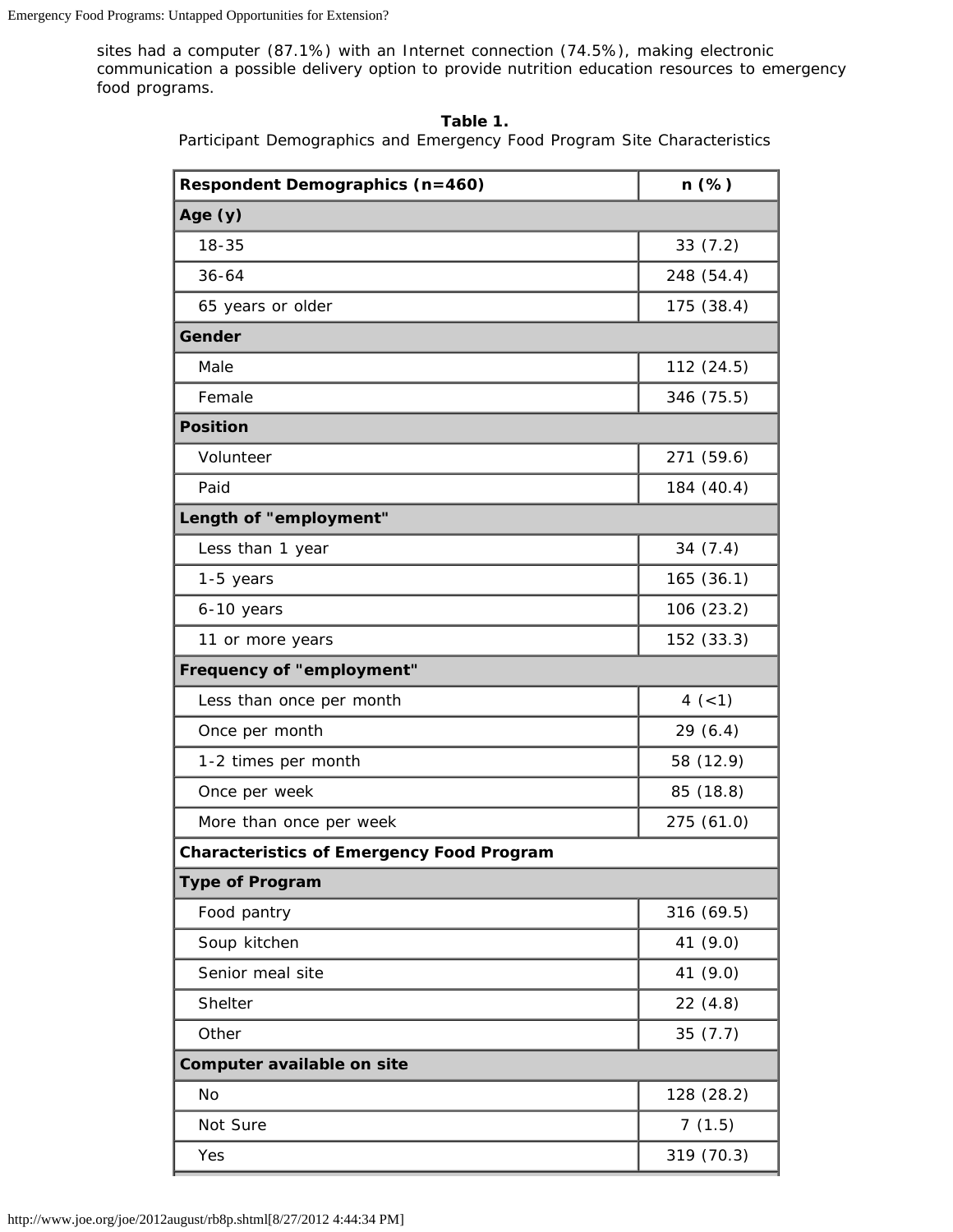| Computer has Internet access |            |
|------------------------------|------------|
| Nο                           | 40 (12.9)  |
| Yes                          | 271 (87.1) |

#### **Table 2.**

#### Participant Responses Regarding Nutrition Questions Asked at Emergency Food Programs

| Question                                                                                                                                                                            | Response n (%) |  |  |
|-------------------------------------------------------------------------------------------------------------------------------------------------------------------------------------|----------------|--|--|
| 1. Do you receive questions about nutrition from people that receive<br>food at this location?                                                                                      |                |  |  |
| No $[\rightarrow$ You may skip to question #5]                                                                                                                                      | (61.9)<br>280  |  |  |
| Yes                                                                                                                                                                                 | (38.0)<br>172  |  |  |
| 2. How often do you receive questions about nutrition from people<br>who receive food from this location?                                                                           |                |  |  |
| Less than once per month                                                                                                                                                            | 38<br>(22.4)   |  |  |
| Once per month                                                                                                                                                                      | (19.4)<br>33   |  |  |
| 2-3 times per month                                                                                                                                                                 | (30.6)<br>52   |  |  |
| Once per week                                                                                                                                                                       | 17<br>(10.0)   |  |  |
| More than once per week                                                                                                                                                             | (17.6)<br>30   |  |  |
| 3. What type of questions do you receive about nutrition from people<br>who receive food from this location? Check all that apply.                                                  |                |  |  |
| What foods are best to keep stocked at home                                                                                                                                         | 16(3.5)        |  |  |
| What foods are best for a healthy diet                                                                                                                                              | 70 (15.2)      |  |  |
| What foods are best for a medical condition<br>(such as diabetes)                                                                                                                   | 117(25.4)      |  |  |
| What foods are best to eat for a special diet<br>(such as vegetarian)                                                                                                               | 44 (9.6)       |  |  |
| What foods interact with medications (such as<br>grapefruit juice)                                                                                                                  | 45 (9.8)       |  |  |
| What foods are best for children                                                                                                                                                    | 24(5.2)        |  |  |
| How to cook or use the foods provided                                                                                                                                               | 99 (21.5)      |  |  |
| Food safety                                                                                                                                                                         | 21(4.6)        |  |  |
| Other                                                                                                                                                                               | 14 (3.0)       |  |  |
| 4. If you answered "What foods are best for a medical condition" OR<br>"What foods are best for a special diet" in Question #3, what did<br>people ask about? Check all that apply. |                |  |  |
| <b>Diabetes</b>                                                                                                                                                                     | 122 (26.5)     |  |  |
| High blood pressure                                                                                                                                                                 | 65(14.1)       |  |  |
| High cholesterol                                                                                                                                                                    | 75 (16.3)      |  |  |
| Gluten intolerance/ "Celiac Disease"/"Celiac                                                                                                                                        | 9(2.0)         |  |  |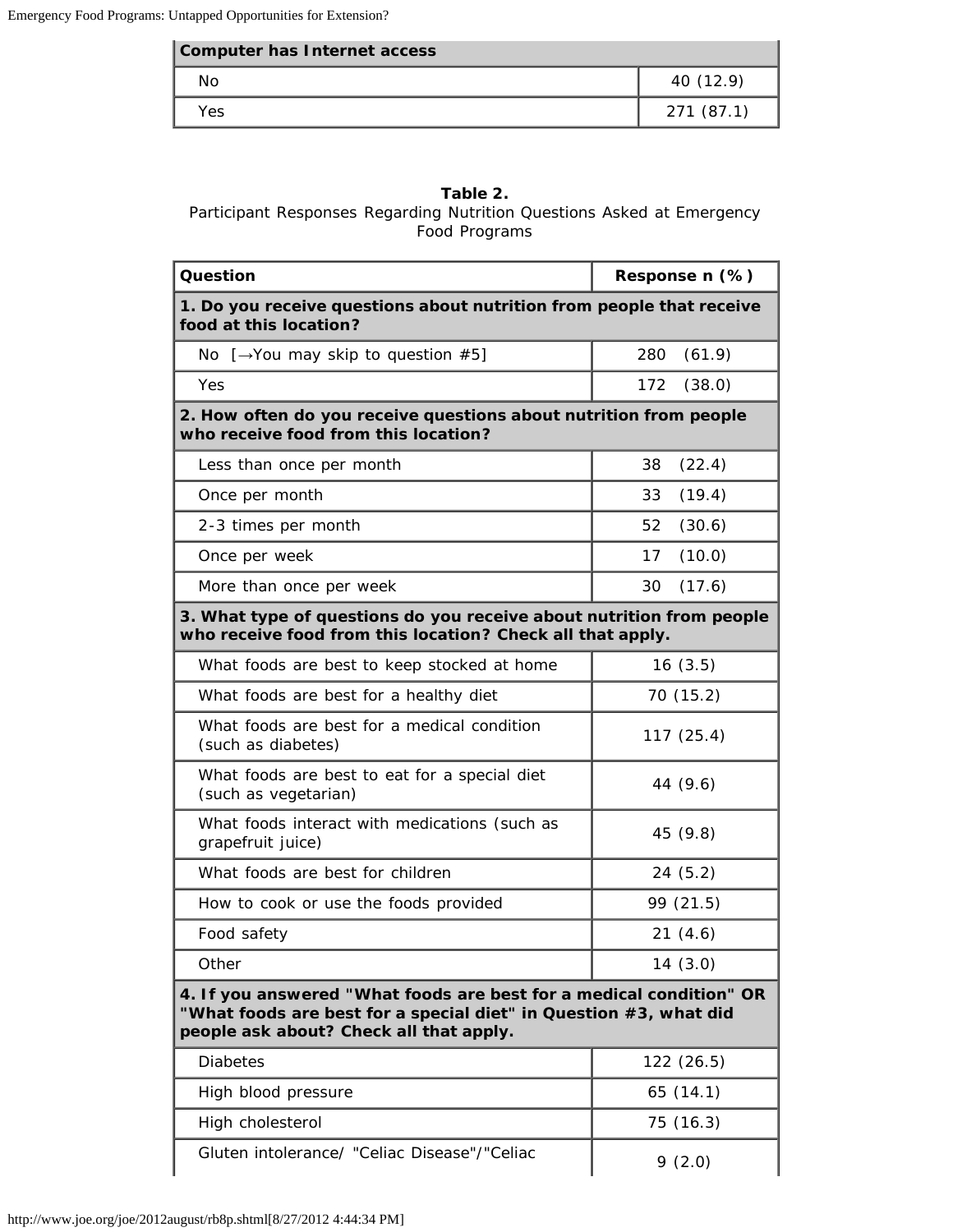| Sprue"                                                                                                                                |            |  |  |  |
|---------------------------------------------------------------------------------------------------------------------------------------|------------|--|--|--|
| Vegetarian diet                                                                                                                       | 20(4.3)    |  |  |  |
| Other                                                                                                                                 | 13(2.8)    |  |  |  |
| 5. Would you be interested in receiving nutrition information to give<br>to people who receive food from your location?               |            |  |  |  |
| No $[\rightarrow$ You are finished with the survey, thank<br>you for your time!]                                                      | 111(24.7)  |  |  |  |
| Yes                                                                                                                                   | 338 (75.3) |  |  |  |
| 6. What type of nutrition information would you like to have for<br>people who receive food from this location? Check all that apply. |            |  |  |  |
| What foods are best to keep stocked at home                                                                                           | 157 (46.4) |  |  |  |
| What foods are best for a healthy diet                                                                                                | 249 (73.6) |  |  |  |
| What foods are best for a medical condition<br>(such as diabetes)                                                                     | 250 (74.0) |  |  |  |
| What foods are best to eat for a special diet<br>(such as vegetarian)                                                                 | 105 (31.0) |  |  |  |
| What foods interact with medications (such as<br>grapefruit juice)                                                                    | 189 (56.0) |  |  |  |
| What foods are best for children                                                                                                      | 160 (47.3) |  |  |  |
| How to cook or use the foods provided                                                                                                 | 213 (63.0) |  |  |  |
| About food safety                                                                                                                     | 158 (46.7) |  |  |  |
| Other                                                                                                                                 | 19(4.1)    |  |  |  |
| 7. What form of materials would be most helpful where you work?<br>Check all that apply.                                              |            |  |  |  |
| Posters                                                                                                                               | 127 (37.6) |  |  |  |
| Brochures                                                                                                                             | 187 (55.3) |  |  |  |
| Single page handouts                                                                                                                  | 274 (81.1) |  |  |  |
| Recipes                                                                                                                               | 231 (68.3) |  |  |  |
| Other                                                                                                                                 | 4(0.8)     |  |  |  |
| Percentages may not add up to 100 due to rounding. Total n may be less<br>than 460 if respondent did not answer all questions.        |            |  |  |  |

#### **Discussion**

Although not the majority, more than one-third of emergency food program workers did report receiving nutrition questions from clients. While direct education efforts are available for emergency food program clients in some areas of the country through Extension, there is a lack of outreach directed towards the emergency food program workers themselves. In a follow-up study with emergency food program workers ( $n=66$ ) from 15 different Indiana counties, frequency of training was assessed. Slightly more than half (52%) had reported receiving training, and of those, only 32 percent were required to receive the training. Furthermore, trainings were infrequent and, inconsistent and provided by multiple sources (Unpublished data).

Because workers at emergency food programs receiving USDA commodity foods are required to have at minimum one training per year, the lack of and gaps in training are concerning (USDA, 2011b). The need for additional training of food pantry staff regarding chronic disease and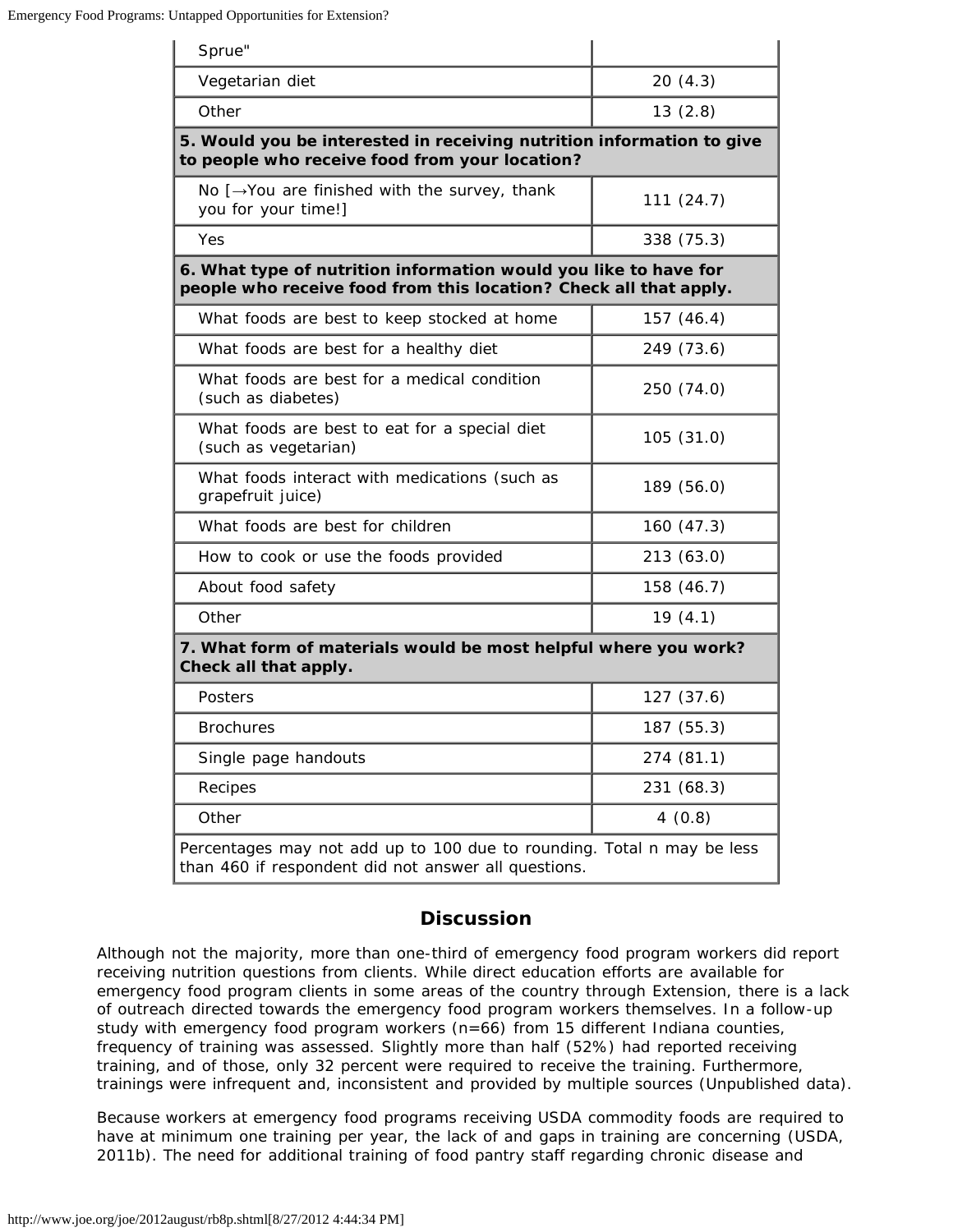relationship to disease has been previously recognized (Greder, Garasky, & Klein, 2007). Diabetes as well as high blood cholesterol and blood pressure were dietary-related diseases of highest concern, which is similar to the findings of a previous study involving focus groups of community food pantry clients and consistent with our findings (Harmon, Grim, & Gromis, 2007).

It may be prudent to conduct training with emergency food workers similar to training for paraprofessional staff of EFNEP and SNAP-Ed to empower and educate emergency food program workers to provide nutrition information to their clients. Joy et al. surveyed both clients and workers of emergency food programs and recommended strategies such as training, community resource directories, and flyer inserts for food bags to assist workers (Joy et al., 1994). Training specifically targeted to workers of emergency food programs has been shown to significantly improve food safety-related knowledge and behaviors in a previous study of 276 food pantry, soup kitchen and emergency shelter workers in New York (Finch & Daniel, 2005).

Because recipes (Harmon et al., 2007; Joy et al., 1994; Rose, Cohen, & Laliberte-Carey, 1990) and recipe demonstrations (Keller-Olaman, Edwards, & Elliott, 2005) have been highly recommended and previously successful in emergency food program sites, it may be helpful to train emergency food program workers on how to demonstrate a recipe. Recipes remain as the most common requested item, often due to lack of knowledge of how to use commodity-type foods, but topics such as diet-related disease prevention and treatment, as well as food safety have also been commonly reported by other studies (Harmon et al., 2007; Keller-Olaman et al., 2005; Rose et al., 1990). If on-site recipe demonstrations are not an option, a mock "Food Network" for food pantries developed by the local Extension program could be played in the waiting room for clients to watch while they wait.

### **Conclusions, Implications, and Recommendations**

While not all emergency food workers indicated nutrition education as a frequent inquiry, most were interested in receiving nutrition resources to distribute to clients. Many nutrition-related Extension programs that serve limited resource audiences currently provide outreach directly to clients. However, with limited budgets and looming cuts, it may become more difficult to have an ongoing presence in emergency food programs, and it could be more effective to directly train the workers on relevant nutrition topics. If SNAP-Ed and/or EFNEP staff are unable to directly train emergency food program workers because of income eligibility requirements, a partnership with family and consumer science or food safety Extension educators may be needed to develop and implement the trainings.

Yearly training is currently required for emergency food program workers at locations receiving commodity foods. With most sites having access to a computer and Internet, future efforts on this topic could explore using Web-based training and resources to provide nutrition information to emergency food program workers. Future research should determine the type of information and food availability changes needed at emergency food programs to make a significant impact on nutrition status and health and evaluation methods to measure outcomes.

#### **References**

Eicher-Miller, H., Mason, A., Abbott, A., McCabe, G., & Boushey, C. (2009). The effect of Food Stamp Nutrition Education on the food insecurity of low-income women participants. *J Nutr Educ Behav*, 41, 161-168.

Finch, C., & Daniel, E. (2005). Food safety knowledge and behavior of emergency food relief organization workers: Effects of food safety training intervention. *Journal of Environmental Health*, 67(9), 30-34.

Greder, K., Garasky, S., & Klein, S. (2007). Research to action: A campus-community partnership to address health issues of the food insecure. *Journal of Extension* [On-line], 45(6 ), Article 6FEA4. Available at: <http://www.joe.org/joe/2007december/a4.php>

Harmon, A., Grim, B., & Gromis, J. (2007). Improving nutrition education newsletters for the Food Stamp eligible audience. *Health Promotion Practice*, 8(4), 394-402.